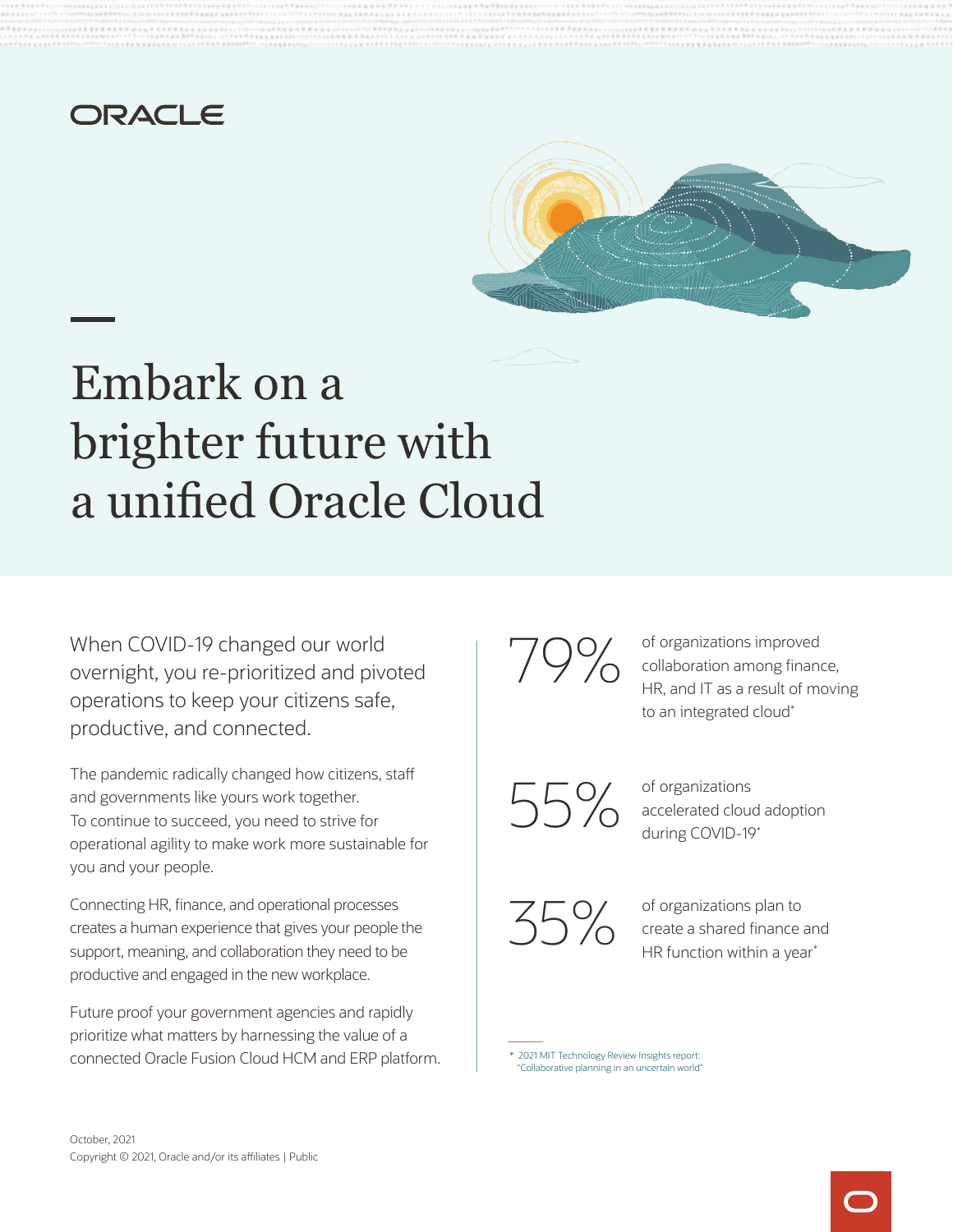**Embracing uncertainty** in a digital-first world requires speed, agility, and adaptability across technology, workflows, and people. Transform your government by harnessing the **simplicity of a connected** Oracle Cloud HCM and ERP platform.

*"We deliver the most complete cloud available today, from Financials, Supply Chain and Manufacturing, Human Resources, Sales, Service, and Marketing—all on a unified technology stack, all on best-in-class technology—which allows you to adopt the most complete solution, not just disparate products that you have to weave together into a solution. This gives you a better experience, better cost, better performance."*

**Steve Miranda**, Executive Vice President, Oracle Applications Development

## New experiences reveal our strengths

 Oracle Corporate Operations information, and more influence. Oracle Cloud is built to support continuous *"Becoming a resilient company involves*  innovation and optimization to move at the *adopting change and preparing for all*  speed of change. This is more than a software *eventualities, which might at first seem* upgrade—it's a move to a new, future-proof *challenging—yet the rewards are great."* operating model. One of greater efficiency, better **Doug Kehring**, Executive Vice President,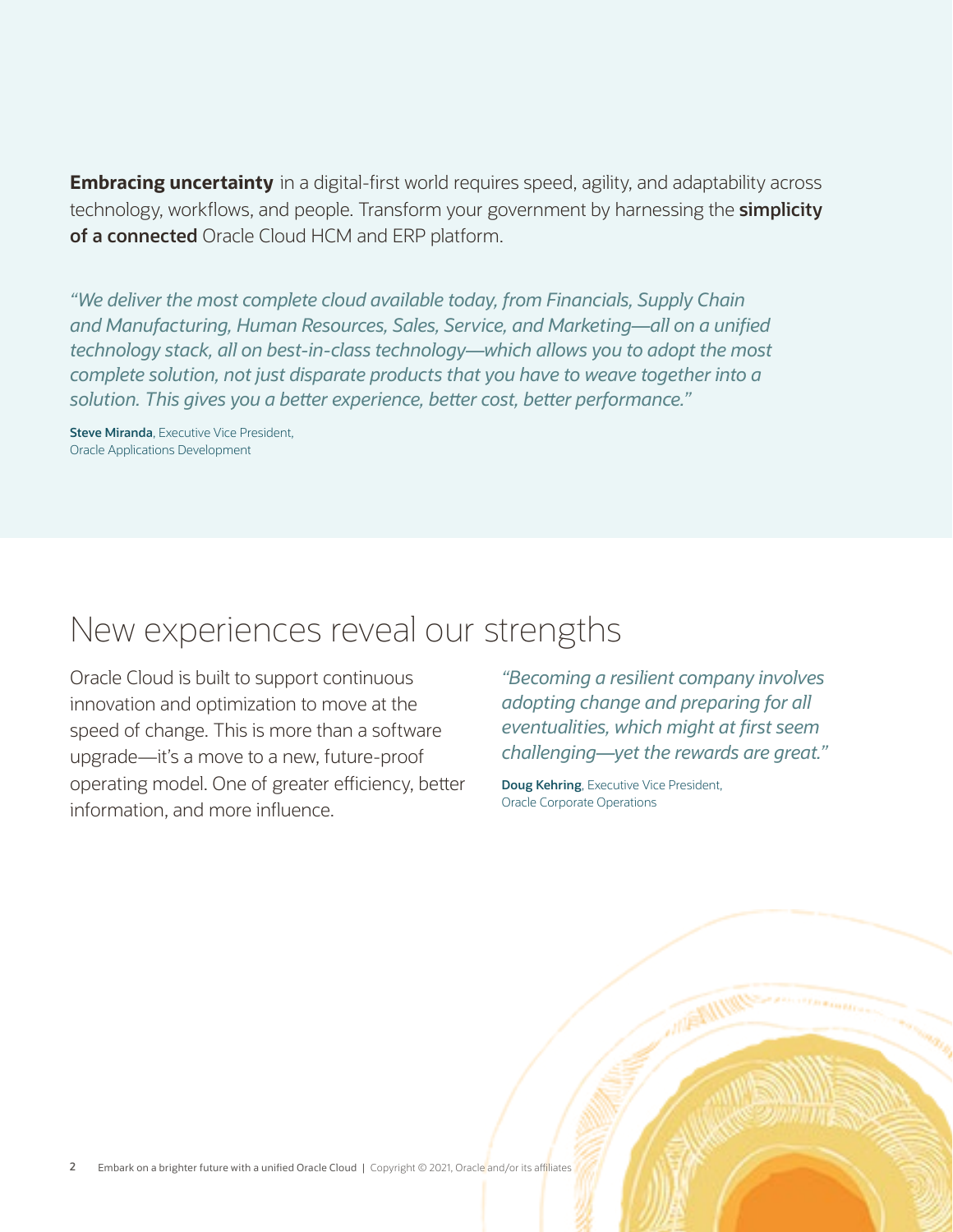# Faster time to value–only with Oracle

# **BETTER TOGETHER**

# \$62 Million in Savings\*

# ORACLE **SIMPLER**  HCM **SMARTER**

## $$50M^*$

 $\bigcap$ QUI $\bigcap$  | Achieved 75% savings in hosting costs

workload by<br>30% to 40%

### **SAFER**

In HCM Realized productivity<br>
productivity improvements with<br>
savings compliance and risk<br>
compliance and risk

## Finance and HR

## ORACLE Cloud ERP

# \$12M\*

In additional savings from planning and project efficiencies

### \*Five-year organizational benefit

*"Our clients have found that "By leveraging a single technology implementing integrated HCM and cloud platform across ERP and HCM, enterprise-wide opportunities and economies of scale can lead to YOY go-live, including: Harmonized business provides a single source for analytics." process workflows, consistent employee* **Sheryl Johnson**, PwC Oracle HCM *experience, simplified master data* Practice Leader *management, streamlined reporting* **Kevin Sullivan**, PwC Global and US Oracle Practice Leader *and interfaces, accelerated acquisitions assimilation, and simplified vendor roadmap and release schedule."*

**Marc Levinson**, Managing Director, HR Transformation, Deloitte

*ERP systems deliver several significant our clients historically have found that benefits both during the initial operating cost savings of 20% or more. transformation program and post initial It also simplifies their support model and* 

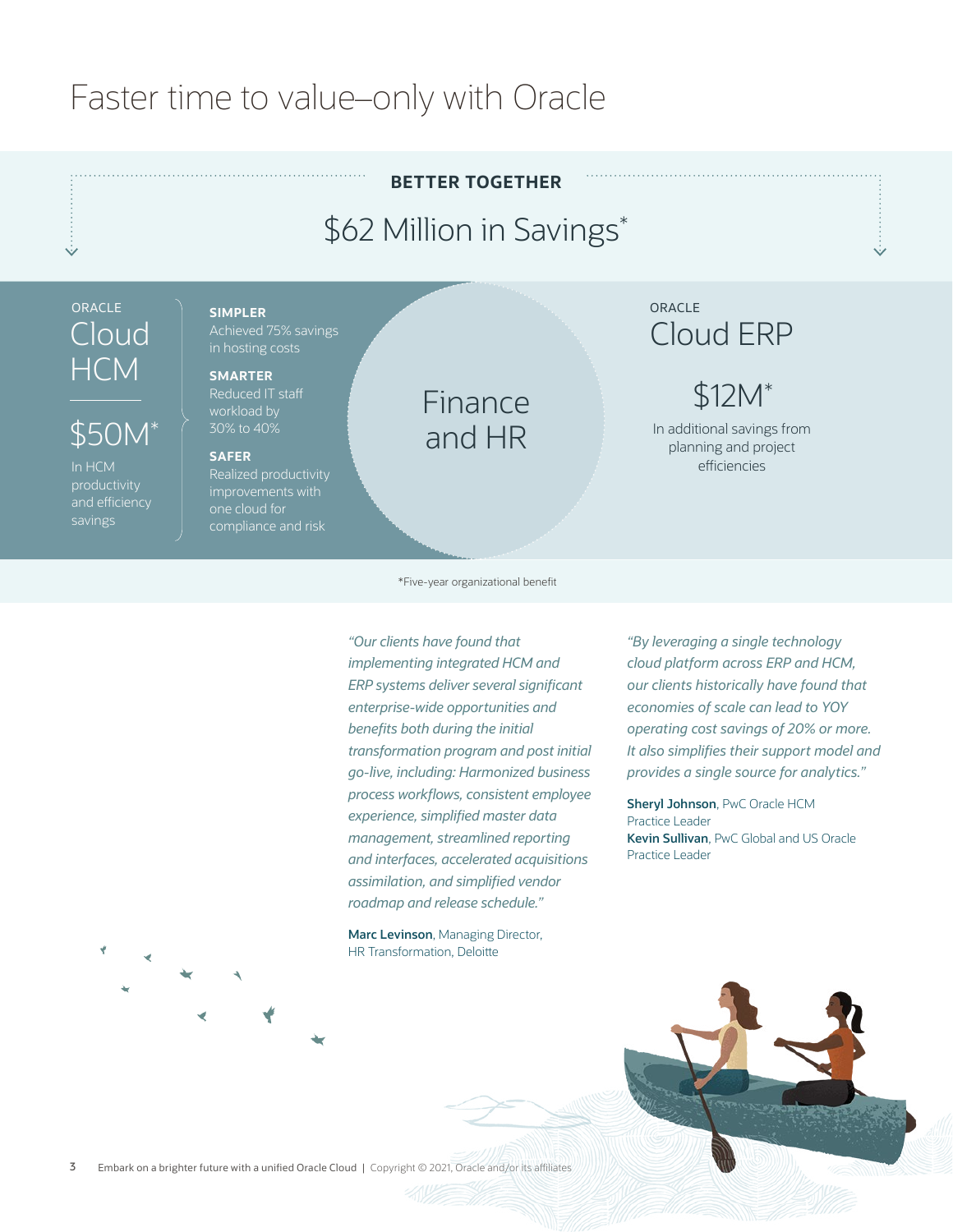# Create a connected office today Enable savings for tomorrow

Every transformation begins with an idea. Imagine being able to go from idea to reality—without the friction. With [Oracle Cloud HCM](https://www.oracle.com/human-capital-management/solutions/hcm-and-erp/)  [and ERP,](https://www.oracle.com/human-capital-management/solutions/hcm-and-erp/) one common data model means you can easily forecast the impact of a decision or enjoying greater efficiency, targeted information, and broader influence.





experience.





### **MODERN USER SINGLE ANALYTICS COMMON DATA ONE UNIFIED STREAMLINED EXPERIENCE SOLUTION MODEL PROVIDER SECURITY PROCESSES**



and reduce training every corner of your quality data and at every level of your vulnerabilities while make it easier to costs with a modern, governments to plan greater analytical cloud. With Oracle simplifying access complete tasks, meet conversational, and forecast with acuity, with real-time Cloud HCM and ERP and maintaining goals, and drive and unified user precision and speed. reporting to chart you will have that unified, consistent consistency in a your path forward. "one hand to shake" governance with clear digital-first world. when you need to get hierarchies across the things done. government agencies.



Increase adoption Merge insights from Gain access to higher Reduce complexity Eliminate Frictionless workflows

IT complexity costs you time, money, and sometimes even your sanity. Eliminate the headache with one cloud engineered to work together.

"Collaborative planning in an uncertain world"

*"The key is to get out of siloed thinking. You don't run a*  **VALUE OF A CONNECTED OFFICE |** *business by individual application, you run it by end-to-end function that provides an enhanced employee experience* **INDUSTRY PERSPECTIVE**  *with a single log-in and landing page to access both HR self-service and financial modules through common* **39% 79% 73%**  *workflows—from job requisition approvals to hire to*  of software costs are of organizations of HR and finance *retire. Having a shared data model is the biggest win for*  saved with integrated improved collaboration leaders improved *our clients, as well as reduction of IT costs via streamlined*<br>
cloud solutions. among finance, HR, business performance among finance, HR, business performance<br>and IT as a result from shared analytics.<br>of moving to an<br>skills cross-training of existing workforce."

> integrated cloud. **Jennifer Bowman**, North America Talent & HR Practice Lead, **Accenture**

*CIO Magazine* 2021 *MIT Technology* Connected Enterprise: **Trevor Hammond**, North America Enterprise Practice Lead, *Review* Insights report: Analytics Research | Oracle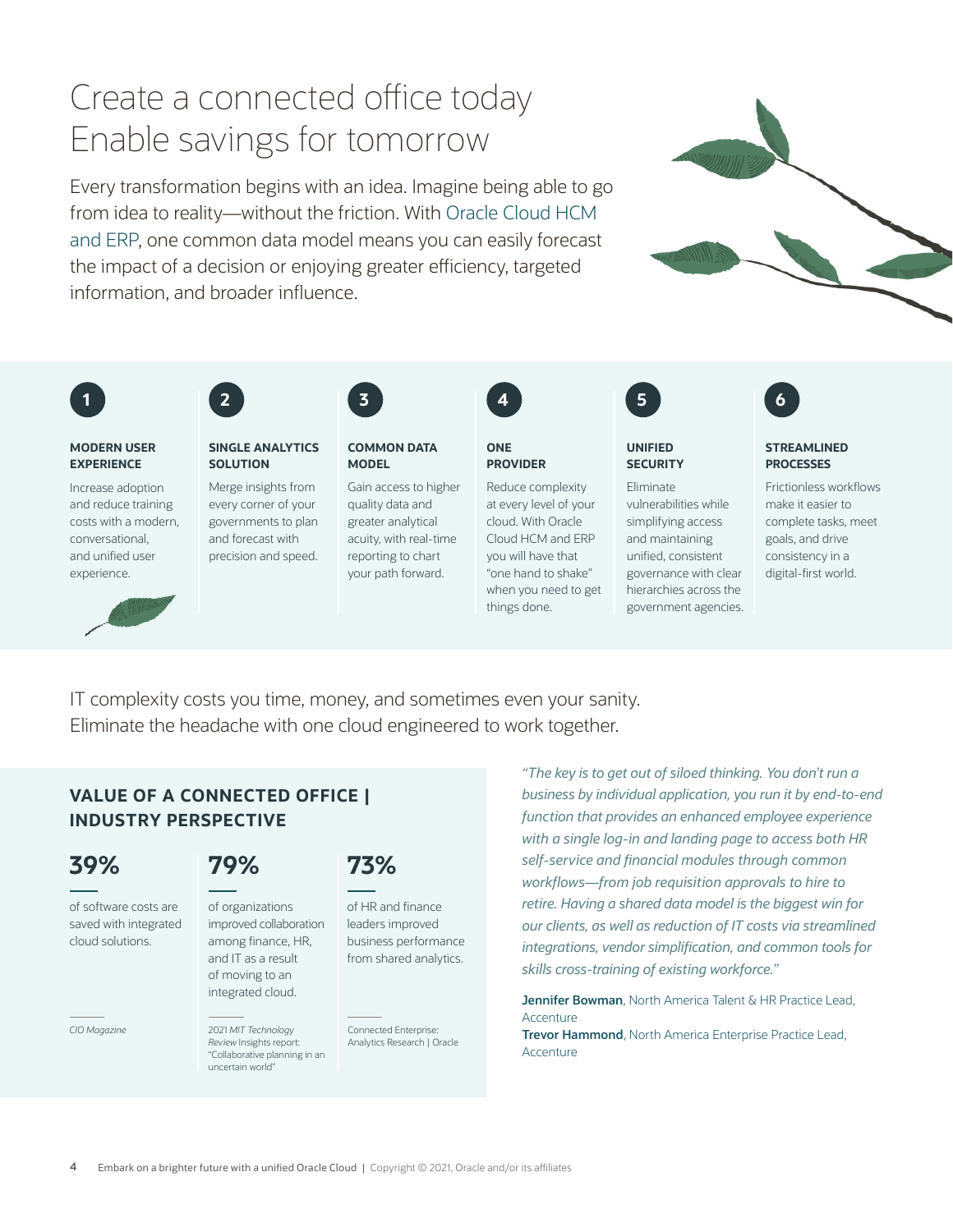# A strategic partnership that works for you

When a government agency needed the benefits of their cloud investment to be realized sooner, we designed a deployment strategy that optimized time-to-value and ultimately increased the total benefits by 12% over a five-year period. Oracle Financing also worked closely with them to define an investment and cash flow strategy that matched costs with value realization when they needed it.

It's our mission to provide the right solution for the right cost at the right time. We believe your goals and objectives set the terms of our partnership, not the other way around. We'll listen and align with you to create a value-based roadmap to solve your problems and improve your operations.

## **WE WILL**

| Create a true<br>partnership that<br>balances your needs<br>with your budget | See your cloud<br>investment work<br>for you |
|------------------------------------------------------------------------------|----------------------------------------------|
| Co-innovate with                                                             | Get the capabilities                         |
| your goals and                                                               | you need, when you                           |
| timeline in mind                                                             | need them                                    |
| Provide help                                                                 | Anticipate challenges,                       |
| with change                                                                  | mitigate risks, and                          |
| management and                                                               | drive widespread                             |
| governance                                                                   | adoption                                     |
| Deliver quarterly                                                            | Achieve continuous                           |
| updates                                                                      | innovation and                               |
| AN <sub>R</sub>                                                              | optimization going                           |
| k                                                                            | forward                                      |

**SO YOU CAN** 

# We're here to help you transform

You care about your citizens, your government, and your future, so why wouldn't you have high standards for your technology? We get it—we do too.

You've faced new organizational challenges this year. We understand—we have too. Let's put our insight and experience to work for you.

*"KPMG has found that installing a common cloud ERP and HCM platform is up to 34% less costly than implementing separate cloud ERP and HCM systems with identical scope. Combined cloud ERP and HCM implementations also take 30%-50% less time than separate ERP and HCM implementations, helping to dramatically accelerate the pace of transformation. Finally, common cloud ERP and HCM platform implementations are typically more secure, with dramatically better internal controls resulting in 25% lower audit fees."* 

**Matt Richards**, Managing Director, KPMG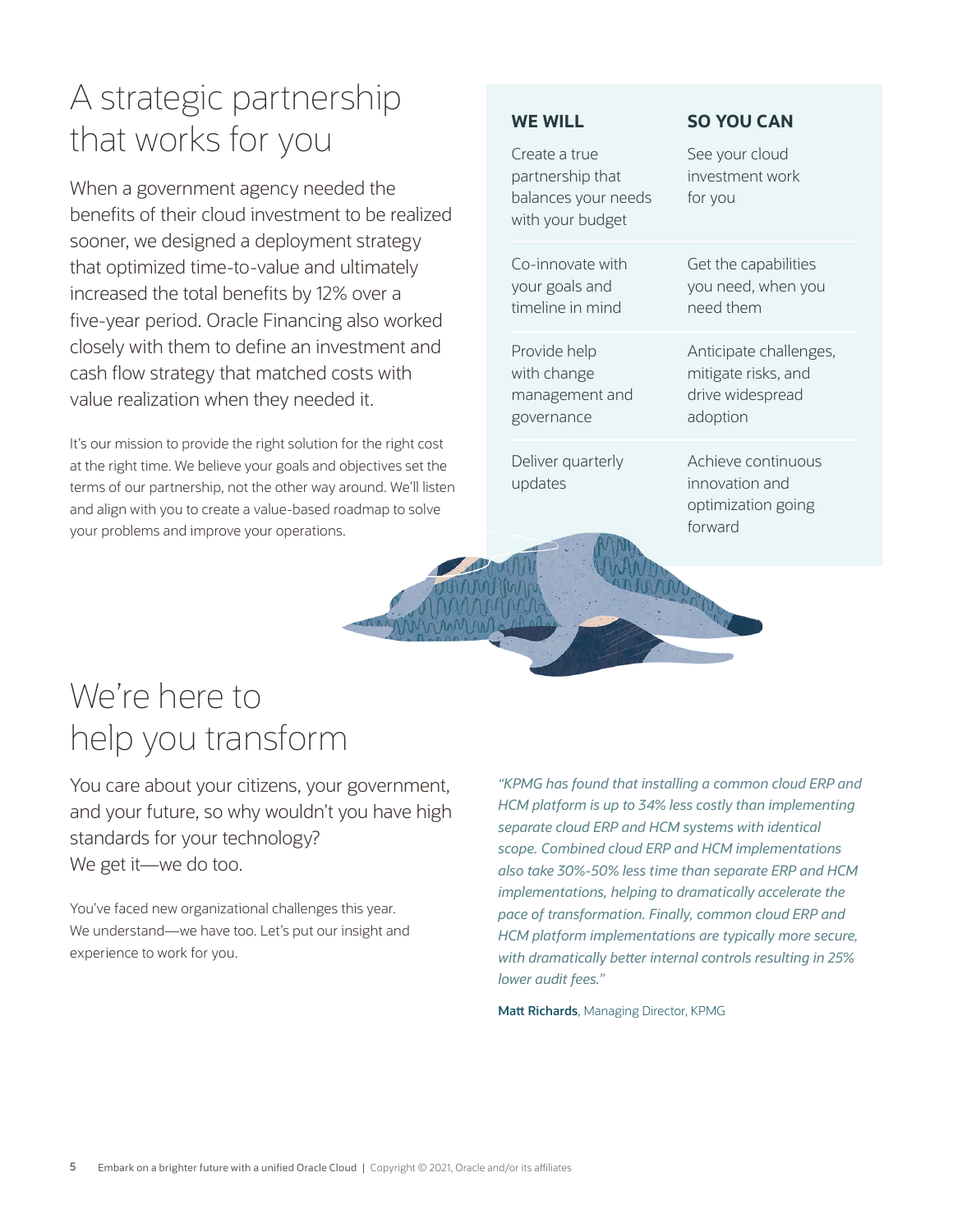# True transformation is an ongoing journey

 covers every part of the modern workplace experience. It's Oracle isn't the only vendor who claims to offer a cloud that spans finance and HR. But only Oracle has been there since the beginning, investing in safeguarding the data the world runs on. Now we're connecting, extending, and enriching how you use that data to make better decisions. Today, Oracle Cloud, from applications to infrastructure, tempting to think that more technology—more systems, more apps, more screens—makes us smarter.

The truth is, we're only as smart as the people behind the screens. Future success depends on how well we use technology to collaborate—seamlessly, intuitively, and securely.

 opportunities and cultivate tomorrow's success— Partner with Oracle to optimize today's without disrupting the important work you do.

## **WHY ORACLE**

 Best technology platform Most complete cloud Fastest to innovate

At Oracle, we're here to help you chart your unique path to the cloud through a series of targeted, humancentered workshops designed to help you maximize the value of your Oracle technology investment.

During these workshops, we'll collaborate with you to develop a well-defined roadmap to the cloud, gain alignment on organizational goals and expectations, and proactively identify and mitigate risks. Together, we'll document a path forward defined by a mutual understanding of the solution, its components, and your definition of success.

### **[Learn more](https://www.oracle.com/emea/industries/government/digital-transformation)**